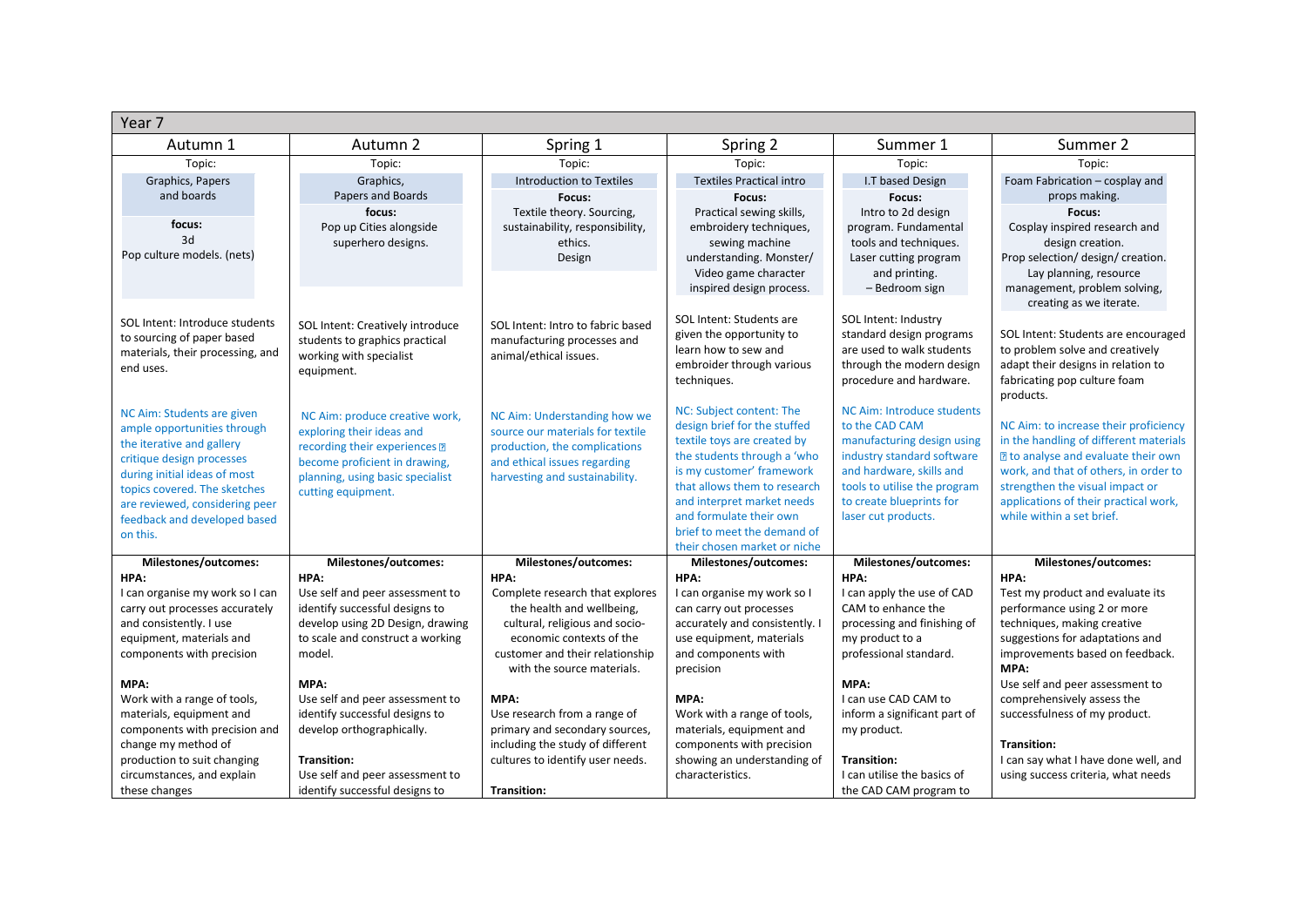|                                                                                                                                                                                                                      | develop using an alternative | Use research to identify user             | Transition:                                                                                                     | form shapes and edit | further development and |  |
|----------------------------------------------------------------------------------------------------------------------------------------------------------------------------------------------------------------------|------------------------------|-------------------------------------------|-----------------------------------------------------------------------------------------------------------------|----------------------|-------------------------|--|
| <b>Transition:</b><br>Work with a range of tools,<br>materials, equipment and<br>components with some<br>precision, checking my work<br>and developing if necessary                                                  | design technique.            | needs vs ethical treatment of<br>animals. | Work with a variety of<br>materials and components<br>fairly accurately to achieve a<br>good quality prototype. | designs              | improvement.            |  |
|                                                                                                                                                                                                                      |                              |                                           |                                                                                                                 |                      |                         |  |
| <b>End of Year Milestones/Outcomes:</b>                                                                                                                                                                              |                              |                                           |                                                                                                                 |                      |                         |  |
| ALL: To understand the life cycle of a product, from sourcing, through fabrication, distribution, use and then wasting/recycling. Rudimentary skills with a range of basic specialist design equipment and software. |                              |                                           |                                                                                                                 |                      |                         |  |

Evaluative and analytical skills developed and utilised to create design feedback to inform and adapt work in iterative practise.

| Year 8                                                                                                                                                                                                                                  |                                                                                                                                                                                                    |                                                                                                                                                              |                                                                                                                                                                                                                                             |                                                                                                                                                                                                                                    |                                                                                                                                                                                                                                                     |
|-----------------------------------------------------------------------------------------------------------------------------------------------------------------------------------------------------------------------------------------|----------------------------------------------------------------------------------------------------------------------------------------------------------------------------------------------------|--------------------------------------------------------------------------------------------------------------------------------------------------------------|---------------------------------------------------------------------------------------------------------------------------------------------------------------------------------------------------------------------------------------------|------------------------------------------------------------------------------------------------------------------------------------------------------------------------------------------------------------------------------------|-----------------------------------------------------------------------------------------------------------------------------------------------------------------------------------------------------------------------------------------------------|
| Autumn 1                                                                                                                                                                                                                                | Autumn 2                                                                                                                                                                                           | Spring 1                                                                                                                                                     | Spring 2                                                                                                                                                                                                                                    | Summer 1                                                                                                                                                                                                                           | Summer 2                                                                                                                                                                                                                                            |
| Topic:                                                                                                                                                                                                                                  | Topic:                                                                                                                                                                                             | Topic:                                                                                                                                                       | Topic:                                                                                                                                                                                                                                      | Topic:                                                                                                                                                                                                                             | Topic:                                                                                                                                                                                                                                              |
| Progressing with graphic                                                                                                                                                                                                                | Developing practical graphics                                                                                                                                                                      | Deepening understanding of                                                                                                                                   | <b>Textiles Practical showcase</b>                                                                                                                                                                                                          | CAD/CAM collaboration                                                                                                                                                                                                              | Movie prop production.                                                                                                                                                                                                                              |
| techniques                                                                                                                                                                                                                              | focus:                                                                                                                                                                                             | production methods                                                                                                                                           | Focus:                                                                                                                                                                                                                                      | Focus:                                                                                                                                                                                                                             | Focus:                                                                                                                                                                                                                                              |
| focus:<br>3D pop up<br>shopfronts (nets)                                                                                                                                                                                                | Card Maze Game with Pit<br>Falls/Hidden routes                                                                                                                                                     | Focus:<br>Cushion production / adapting<br>to sewing machine use.                                                                                            | Hand Puppet design brief.                                                                                                                                                                                                                   | Branded Keyrings - The<br>modern designer.                                                                                                                                                                                         | Fabricating film props challenge.                                                                                                                                                                                                                   |
| SOL Intent: Students further<br>knowledge of uses and<br>applications of cards and<br>papers, creating a 3d shop<br>front.                                                                                                              | SOL Intent: Constructing and<br>developing upon acquired<br>practical skills to create a<br>functional maze game.                                                                                  | SOL Intent: Exploration of<br>textiles as a medium, planning<br>and pursuing the best<br>production process.                                                 | SOL Intent: Students are<br>given the opportunity to<br>present their chosen<br>approach to textiles<br>fabrication.                                                                                                                        | SOL Intent: Specification<br>based project that<br>enhances the design cycle<br>knowledge of students and<br>utilises GCSE style briefing<br>to challenge and stretch<br>existing CAD CAM skills.                                  | SOL Intent: Building on previous<br>years planning and problem solving<br>ethos. Independent studies and<br>research drive creativity in this<br>student lead activity to create the<br>props of their favourite movies.                            |
| NC Aim: Fabrication of 3d shop<br>fronts will allow young people<br>to develop their design skills,<br>become more familiar with the<br>3 stage process and plan and<br>make a multi-faceted featured<br>building front in small scale. | NC Aim: With practical specialist<br>equipment skills, students are<br>tested with creating a challenging<br>maze game with added unique<br>features that builds upon their<br>graphics knowledge. | NC Aim: Students further their<br>textiles and embroidery<br>understanding by diving deeper<br>into processes that include<br>applique and sewing machinery. | NC: Subject content:<br>Students showcase their<br>acquired skills through<br>creative use of a set amount<br>of materials. They will lay<br>plan and allow for seam<br>allowances in constructing<br>their own vision of a hand<br>puppet. | NC Aim: Students are<br>challenged with an<br>introduction to the ks4<br>design cycle model. This<br>Design brief will direct and<br>inform their creative<br>direction and further their<br>understanding of success<br>criteria. | NC Aim: Skills and abilities are built<br>upon in this fun take on the<br>independent study task. Students<br>will drive their creative direction.<br>adapt through iterative design and<br>consider feedback in their exciting<br>movie prop make. |
| Milestones/outcomes:                                                                                                                                                                                                                    | Milestones/outcomes:                                                                                                                                                                               | Milestones/outcomes:                                                                                                                                         | Milestones/outcomes:                                                                                                                                                                                                                        | Milestones/outcomes:                                                                                                                                                                                                               | Milestones/outcomes:                                                                                                                                                                                                                                |
| HPA:                                                                                                                                                                                                                                    | HPA:                                                                                                                                                                                               | HPA:                                                                                                                                                         | HPA:                                                                                                                                                                                                                                        | HPA:                                                                                                                                                                                                                               | HPA:                                                                                                                                                                                                                                                |